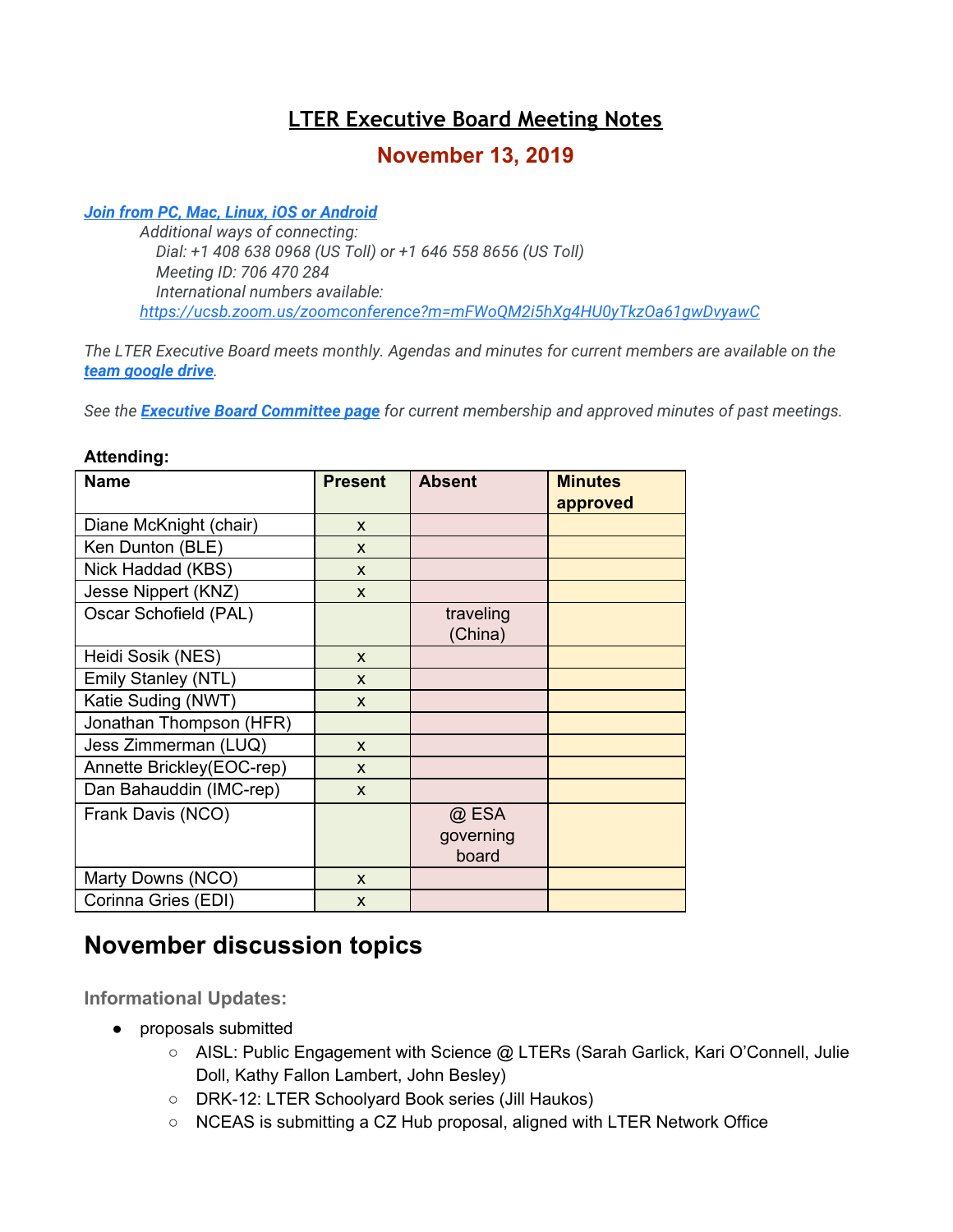- Information Managers are planning to meet at ESA 2020
- Decadal Review [document](https://lternet.edu/wp-content/uploads/2019/10/LTER_Self_Study_2019-10-04.pdf) submitted October 5, 2019
- Communications Committee is producing a 2020 calendar. Each site will get  $\sim$  20 copies. let us know if you want
- After discussion with NSF Public Affairs and Working group, there are no plans for a Spring 2020 NSF symposium

## **Primary discussion:**

**LTER All Scientists' Meeting** - we will need to identify a location soon. All the options have pros/cons. The LNO would like some feedback from the Executive Board on what they see as the primary values of the meeting so that we can set priorities in negotiations.

# **Some assumptions going in:**

- We don't want the meeting to be smaller than ~600 (average of 20 people per site, which seemed like a lot, but we easily hit that last year)
- We don't want to be rattling around in a big convention center hotel
- We don't want to meet over the summer (Gordon Conference-type venues would be a good option, but we've avoided that because of field work).

# **Scenario 1 (think Asilomar):**

Relatively small (~700), all-inclusive venue **Pros:** Friendly, relaxed, highly interactive, all-hours meeting **Cons:** expensive, often shared rooms, little ability to expand the tent any further, small meeting rooms, travel is challenging

### **Scenario 2 (think Estes Park):**

Pretty much as large as we want, but sprawling and mixed with other guests **Pros:** Friendly, relaxed, interactive, all-hours meeting, relatively inexpensive **Cons:** Lousy food, no access to alcohol, barely adequate technology and facilities

### **Scenario 3 (think Flagstaff/Albuquerque/ Providence/Madison/Boise):**

Flexible size, single meeting venue, but scattered hotels and meals (mostly) **Pros**: Flexibility -- can increase size of meeting to accommodate a broader cross-section of participants; depending on the city, lodging and meals can be much more affordable **Cons:** much less self-contained, participants harder to identify and engage, accidental encounters will be harder to engineer.

### *Discussion:*

- *● Have we considered a cruise ship? The Association of Tropical Biology considered it, but ultimately decided against it.*
- *● Liked the setting at Asilomar. Things like having to have lunch shifts seems like a minor issue.*
- But the crowding at Asilomar was a big issue for some. Also, it's not centrally located, so travel *for those from the midwest is more complicated and expensive.*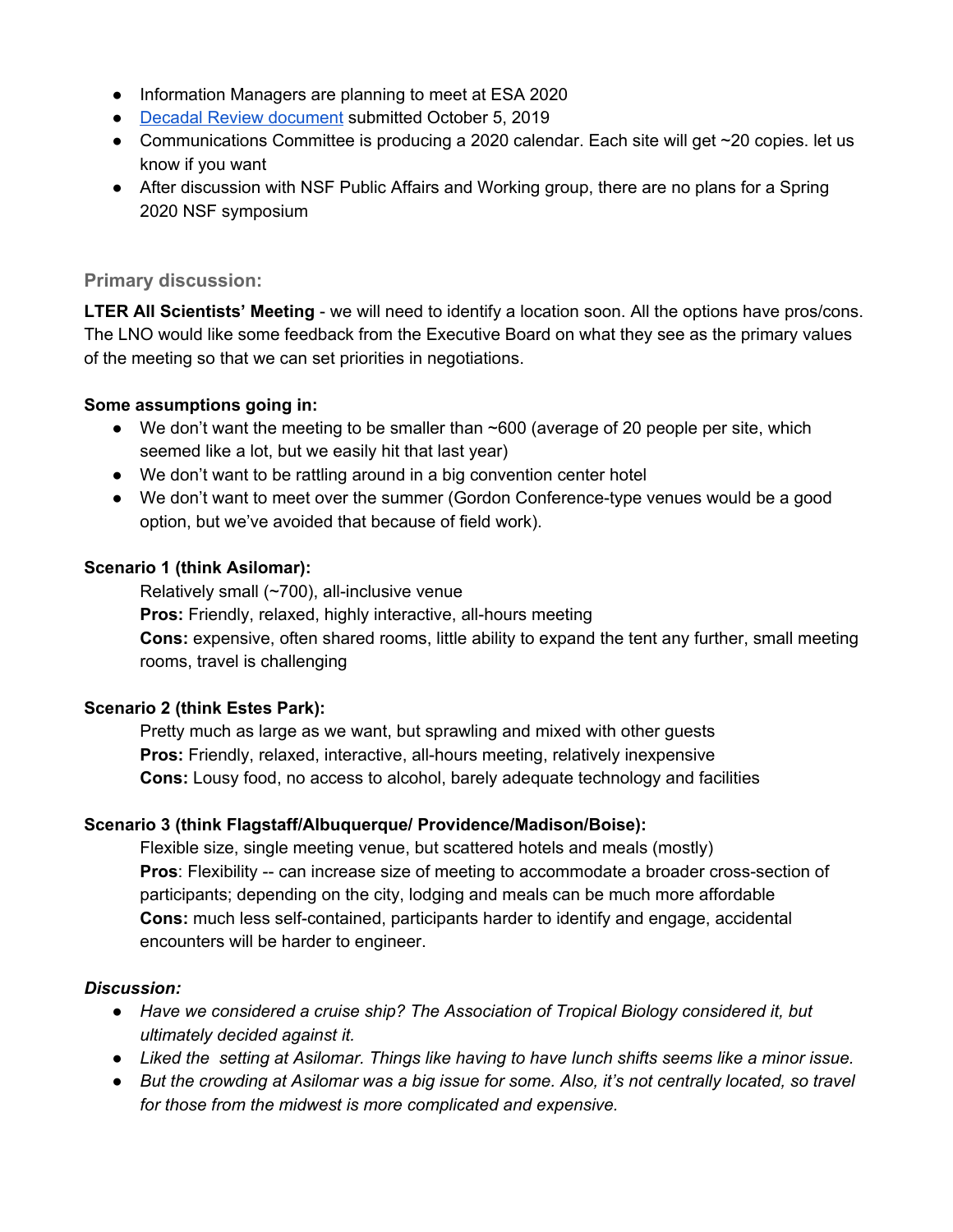- *● How many people are excluded by the smaller size? Few from inside the network. Really don't know how many are excluded from outside the network - probably not more than 100, given that they have to pay their own way.*
- *● Are we looking for a place that we occupy by ourselves? That's the central question. How important is that?*
- The Network did meet in Seattle once. It was expensive and seemed to dilute the impact of the *meeting. Consensus is that we are not interested in diluting the LTER-centric meeting with too many additional participants.*

*Executive Board Priorities:*

- *● Community feeling is important*
- *● 700 people is a good size*
- *● All other things being equal, a central location would be an asset*

# **Data Citizenship checklist (Jess/Corinna)**

**Context:** A paper recently came out, including Sevilleta data in a metaanalysis, that placed Sevilleta in the Sonoran Desert. Jenn Rudgers (SEV PI) reached out to Jess Zimmerman (LUQ PI) to discuss the idea of a data checklist, such as that posted on the PRISMA (Preferred Reporting Items for Systematic Reviews and Meta-Analyses) website: [http://www.prisma-statement.org/PRISMAStatement/Checklist.](http://www.prisma-statement.org/PRISMAStatement/Checklist)

- *● Neither NSF nor journals will allow that … we can't require any obstacle to data download, including even a page acknowledging that a user has read the data policy..*
- *● There has been some discussion of writing a BioScience paper, which would examine the benefits and risks of data sharing and potentially provide tools and guidelines to mitigate the risks.*
- Part of being a good data citizen is contacting the dataset authors to get more information about *the context.*
- *● Maybe at the next Science Council meeting we could have a workshop to discuss the topic, develop examples, and start writing it up.*
- *● It's also important to emphasize a robust review process. Are LTER scientists being asked to be reviewers? Are editors actively choosing not to ask LTER folks?*
- *● Sevilleta was a meta analysis. Luquillo case was not.*
- A data license and a data policy are different. The license cannot contain any restrictions. So we *can't have a requirement for a checklist (or any other impediment to download).*
- *● Data policy is different - we can have the policy that we want, but we can't require any intervening step.*
- *● BioScience article could provide a tool or checklist box to facilitate the conversation between the data analyzers and the PIs.*
- *● Next steps: Include this topic as a breakout at the Science Council Meeting.*

**Additional Topics:**

### **NEON MOU initial conversation (Marty)**